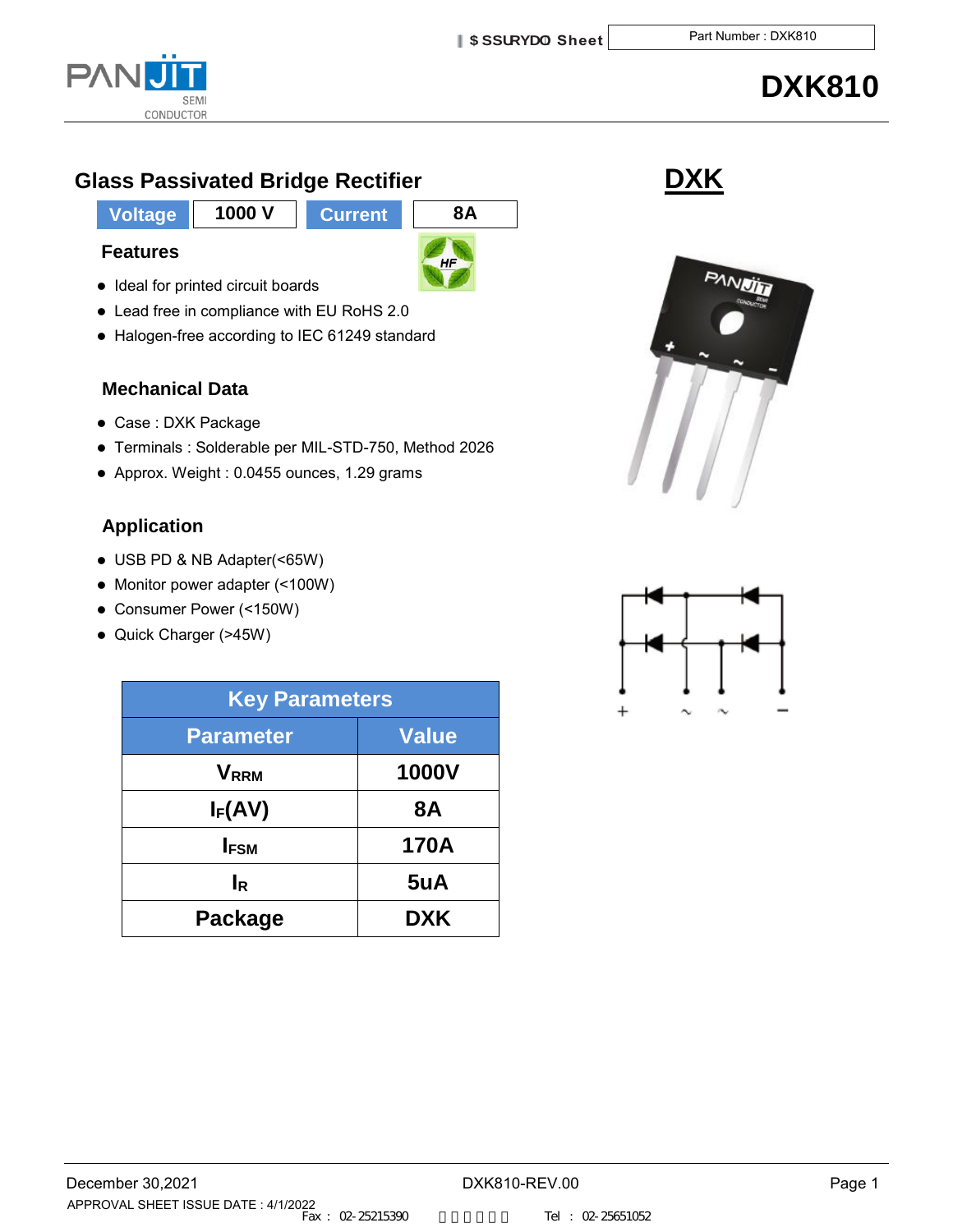

## **Maximum Ratings and Thermal Characteristics** (TA= 25 °C unless otherwise noted)

| <b>PARAMETER</b>                                                                 |                           | <b>SYMBOL</b>           | <b>LIMIT</b> | <b>UNITS</b> |  |
|----------------------------------------------------------------------------------|---------------------------|-------------------------|--------------|--------------|--|
| Maximum Repetitive Peak Reverse Voltage                                          |                           | <b>VRRM</b>             | 1000         | V            |  |
| Maximum RMS Voltage                                                              |                           | <b>V</b> <sub>RMS</sub> | 700          | V            |  |
| Maximum DC Blocking Voltage                                                      |                           | <b>V<sub>DC</sub></b>   | 1000         | V            |  |
| Maximum Average Forward Current                                                  | With heatsink             |                         | 8            |              |  |
|                                                                                  | <b>Without heatsink</b>   | F(AV)                   | 1.7          | A            |  |
| Peak Forward Surge Current: 8.3 ms<br>Single Half Sine-Wave                      | @ T <sub>A</sub> = 25 °C  |                         | 170          | A            |  |
| Superimposed On Rated Load                                                       | @ T <sub>A</sub> = 125 °C | <b>IFSM</b>             | 136          |              |  |
| Peak Forward Surge Current: 1.0 ms<br>Single Half Square - Wave                  | @ T <sub>A</sub> = 25 °C  |                         | 290          | A            |  |
| Superimposed On Rated Load                                                       | @ T <sub>A</sub> = 125 °C | <b>IFSM</b>             | 218          |              |  |
| $12$ t rating for fusing ( t = 8.3ms)                                            | $12$ t                    | 120                     | $A^2S$       |              |  |
| <b>Typical Junction Capacitance</b><br>Measured at 1 MHZ And Applied $V_R$ = 4 V |                           | $C_J$                   | 50           | pF           |  |
|                                                                                  | $R_{\theta JA}$           | 10                      | °C/W         |              |  |
| Typical Thermal Resistance (Note 1) (with heatsink)                              | Re.ii                     | 8                       |              |              |  |
|                                                                                  |                           | Rejc                    | 6            |              |  |
| Operating junction and storage temperature range                                 |                           | TJ, TSTG                | $-55 - 150$  | °C           |  |
| Mounting torque @ Recommend torque:5Kg.cm                                        |                           | Tor                     | 8            | Kg.cm        |  |

### **Electrical Characteristics** (TA = 25 °C unless otherwise noted)

| <b>PARAMETER</b>       | <b>SYMBOL</b> | <b>TEST CONDITION</b>                  | MIN.                     | <b>TYP.</b> | MAX. | <b>UNITS</b> |
|------------------------|---------------|----------------------------------------|--------------------------|-------------|------|--------------|
| <b>Forward Voltage</b> | V⊧            | IF = 4 A. T. = 25 °C                   |                          |             | 1.05 |              |
| <b>Reverse Current</b> | IR.           | $V_R$ = 1000 V, T <sub>J</sub> = 25 °C | $\overline{\phantom{0}}$ |             |      |              |
|                        |               | $V_R$ = 1000 V,TJ= 125 °C              |                          |             | 100  | uA           |

NOTES :

1. Device mounted on cooling platform radiator.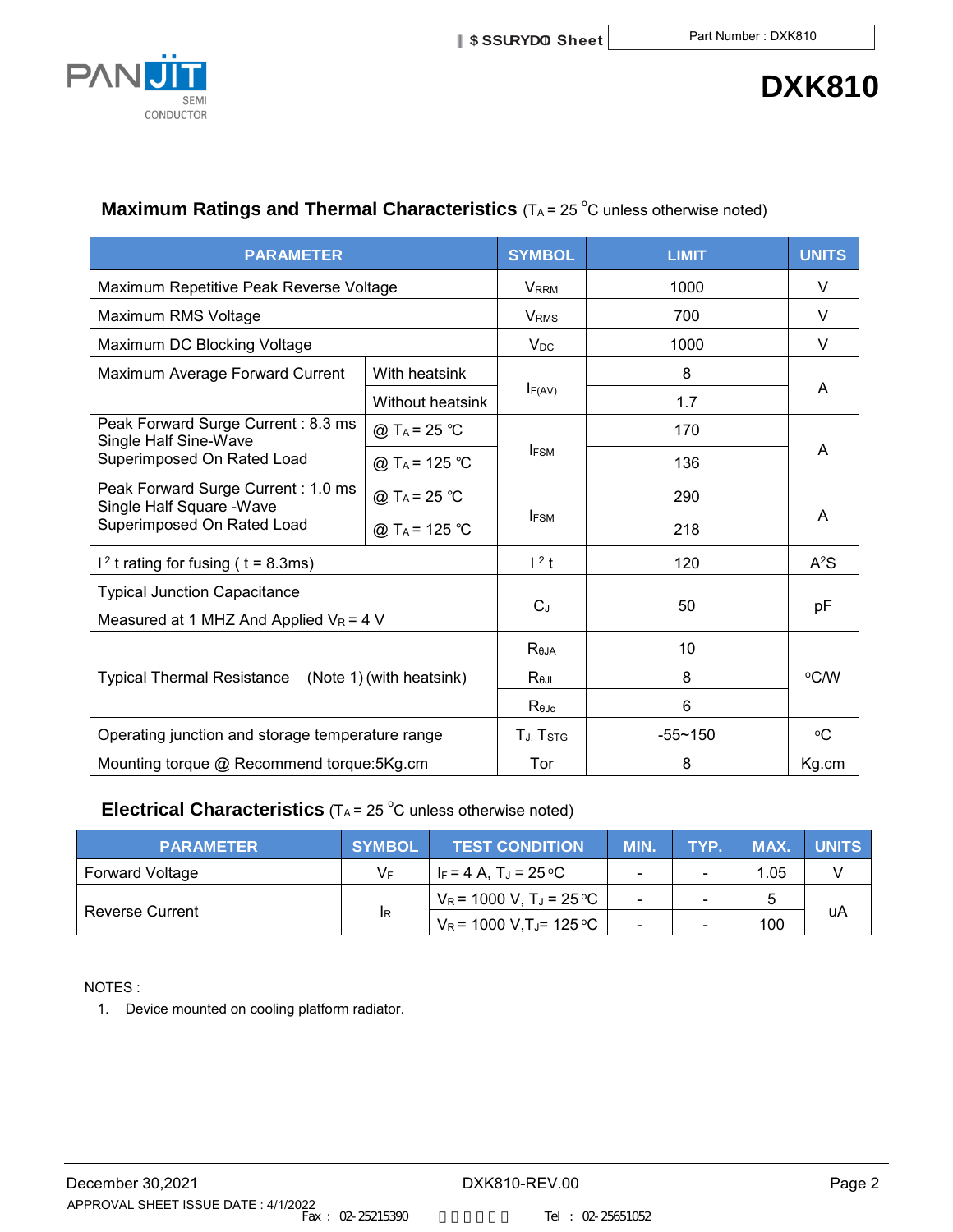**5 ddfcj U Sheet** Part Number : DXK810



# **DXK810**

#### **TYPICAL CHARACTERISTIC CURVES**



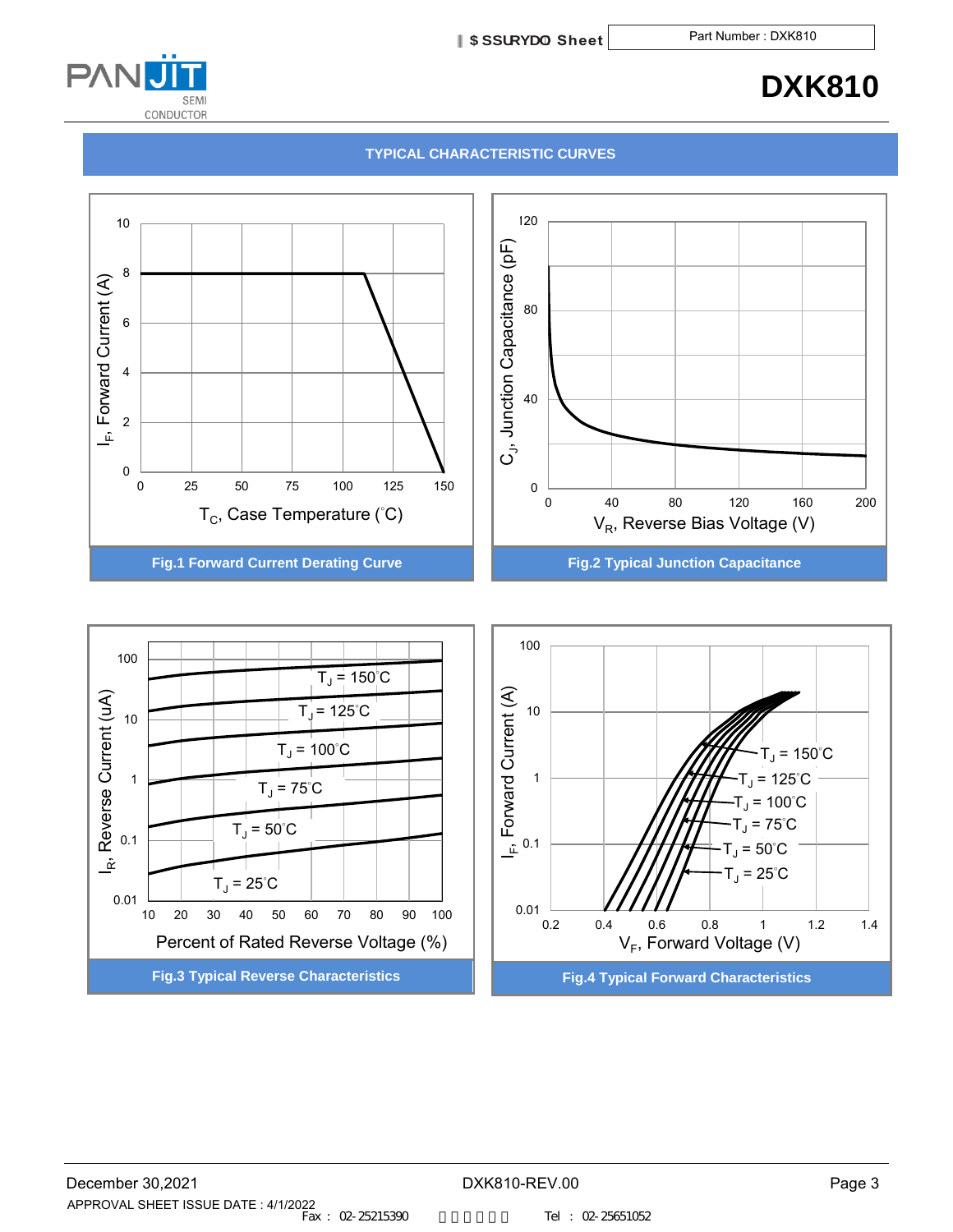

#### **Part No. Marking Code Version**

| <b>Approved Part No.</b> | <b>Package Type</b> | <b>Packing Type</b> | <b>Marking</b> |
|--------------------------|---------------------|---------------------|----------------|
| DXK810                   | DXK                 | 35pcs / Tube        | DXK810         |

### **Packaging Information**